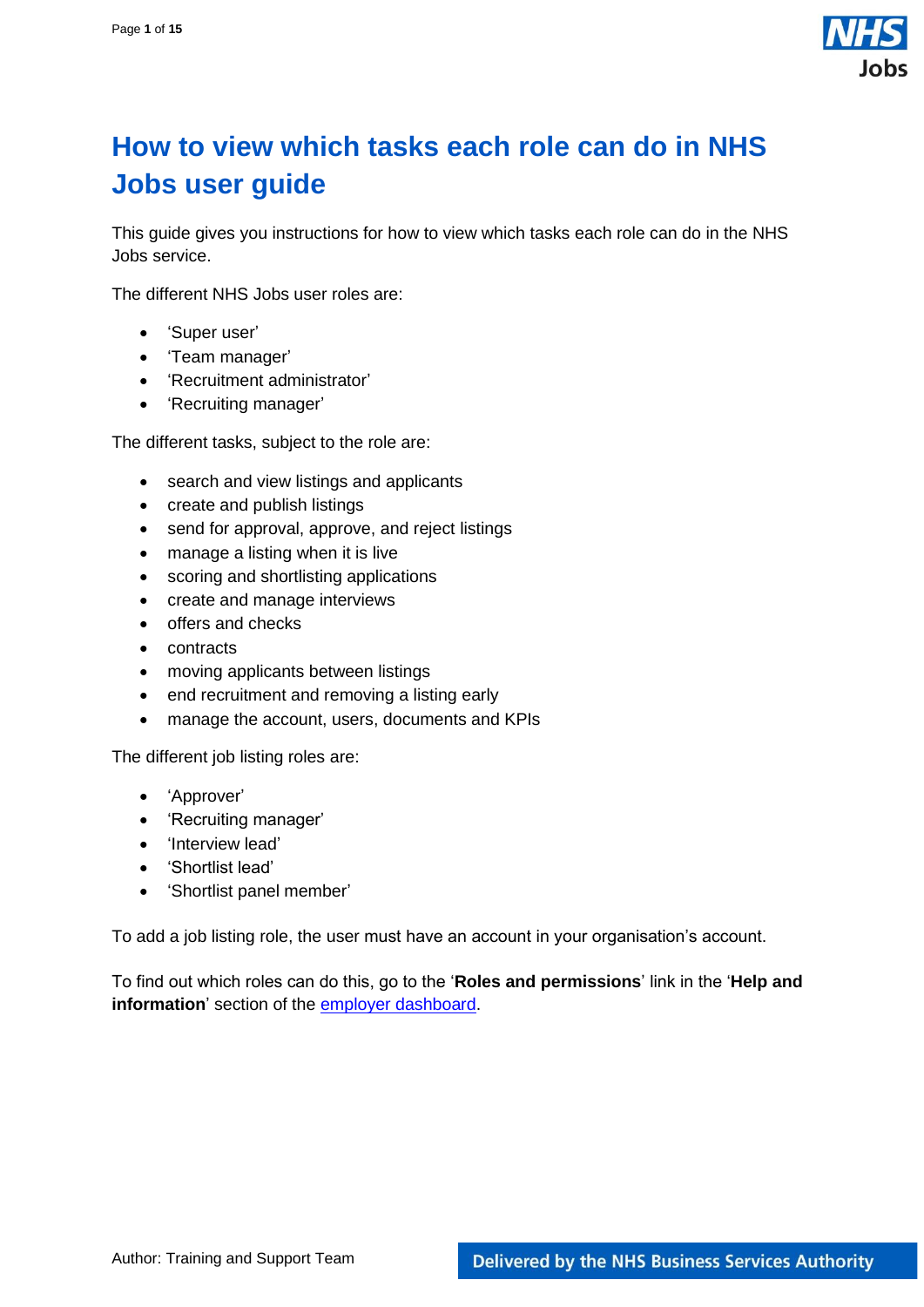# **Contents**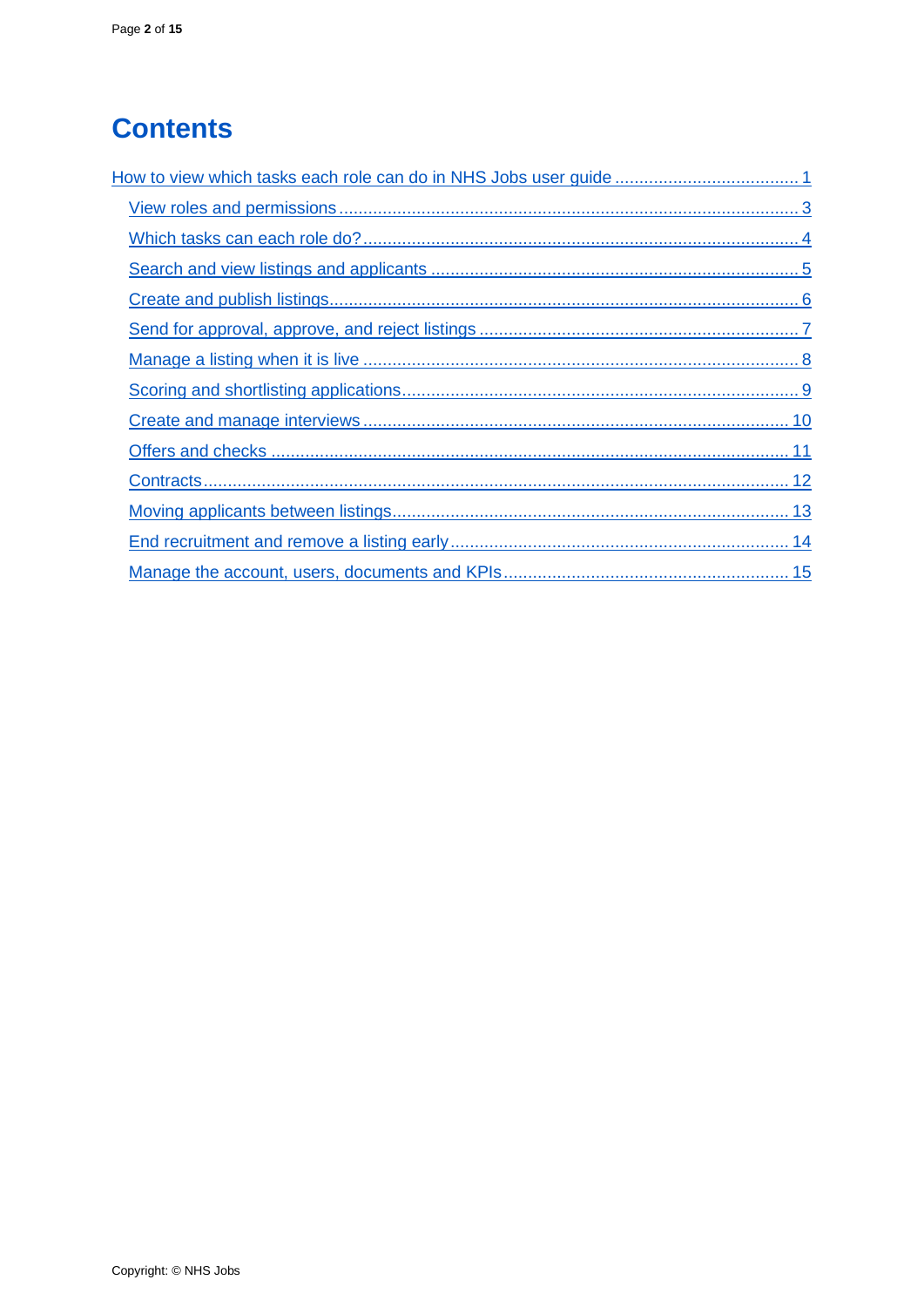#### <span id="page-2-0"></span>**View roles and permissions**

This page gives you instructions for how to view the roles and permissions.

**Important:** The employer dashboard is shown. Any NHS Jobs role in your organisations account can view this information.

To view the roles and permissions, complete the following step:

1. Select the ['Roles and permissions'](#page-3-0) link.

| Jobs                                                       |                                                                 | You're viewing NHS Business Services Authority<br>Change<br>Signed in as NHS BSA Training Sign Out |
|------------------------------------------------------------|-----------------------------------------------------------------|----------------------------------------------------------------------------------------------------|
|                                                            |                                                                 | Show tasks for all accounts                                                                        |
|                                                            | <b>BETA</b> Your feedback will help us to improve this service. |                                                                                                    |
| <b>NHS Business Services Authority</b><br><b>Dashboard</b> |                                                                 | What you can do                                                                                    |
| Tasks by stage                                             | Listings by user                                                | <b>Create a job listing</b><br>Search for a listing                                                |
| Showing tasks for<br>All users                             | $\checkmark$                                                    | Search for an applicant                                                                            |
| <b>Draft</b>                                               | 91 - on track 31, overdue 60                                    | <b>Manage the account</b>                                                                          |
| <b>Approvals</b>                                           | 10 - on track 0, overdue 10                                     | Manage users<br>At risk applicants<br><b>Accredited logos</b>                                      |
| <b>Published</b>                                           | $\overline{2}$                                                  | Key performance indicators<br>(KPIs)<br><b>Approval settings</b>                                   |
| <b>Shortlisting</b>                                        | 39 - on track 5, overdue 34                                     | Departments<br><b>Welsh listings</b>                                                               |
| <b>Interviews</b>                                          | 27 - on track 8, overdue 19                                     | <b>Documents and</b>                                                                               |
| <b>Ready to offer</b>                                      | 25 - on track 2, due 1, overdue 22                              | templates<br><b>Supporting documents</b><br><b>Contract templates</b>                              |
| <b>Conditional offers</b>                                  | 13 - on track 0, overdue 13                                     | Offer letter templates                                                                             |
| Pre-employment<br>checks                                   | 11 - on track 0, overdue 11                                     | <b>Help and information</b>                                                                        |
| <b>Contracts</b>                                           | 10 - on track 0, overdue 10                                     | The employer hub<br>Roles and permissions                                                          |
|                                                            |                                                                 |                                                                                                    |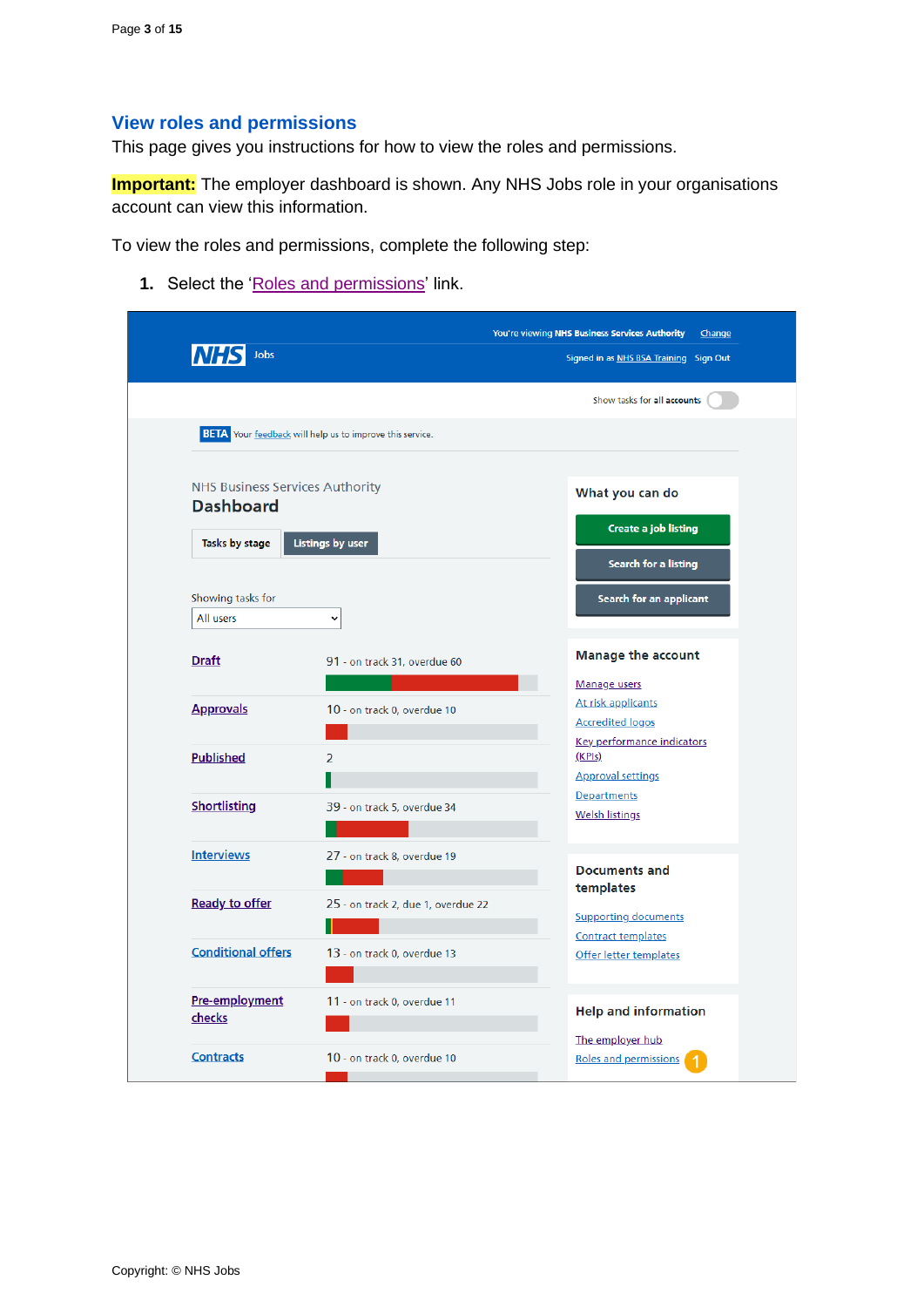#### <span id="page-3-0"></span>**Which tasks can each role do?**

This page gives you instructions for how to view which tasks can each role do.

**Important:** In this example, the NHS Jobs role is a 'Super user'.

To view which tasks can each role do, complete the following steps:

- **1.** Select the ['Search and view listings and applicants'](#page-4-0) link.
- **2.** Select the ['Create and publish listings'](#page-5-0) link.
- **3.** Select the ['Send for approval, approve and reject listings'](#page-6-0) link.
- **4.** Select the ['Manage a listing when it is live'](#page-7-0) link.
- **5.** Select the ['Scoring and shortlisting applications'](#page-8-0) link.
- **6.** Select the ['Create and manage interviews'](#page-8-1) link.
- **7.** Select the ['Offers and checks'](#page-10-0) link.
- **8.** Select the ['Contracts'](#page-11-0) link.
- **9.** Select the ['Moving applicants between listings'](#page-12-0) link.
- **10.** Select the ['End recruitment and remove a listing early'](#page-12-1) link.
- **11.** Select the ['Manage the account, users, documents and KPIs'](#page-14-0) link. or
- **12.** Select the ['Go back'](#page-2-0) button to return to the employer dashboard.

| Jobs<br>lΝH                                                                         | You're viewing NHS BSA Training<br>Change<br>Signed in as NHSBSA Training Sign Out |  |
|-------------------------------------------------------------------------------------|------------------------------------------------------------------------------------|--|
| <b>BETA</b> Your feedback will help us to improve this service.                     |                                                                                    |  |
| < Go back<br>Which tasks can each role do?<br>You are a Super user.                 |                                                                                    |  |
| Search and view listings and applicants<br>1                                        |                                                                                    |  |
| <b>Cheffering</b> Create and publish listings                                       |                                                                                    |  |
| Send for approval, approve and reject listings                                      |                                                                                    |  |
| Manage a listing when it is live                                                    |                                                                                    |  |
| Scoring and shortlisting applications<br>5                                          |                                                                                    |  |
| Create and Manage interviews<br>6                                                   |                                                                                    |  |
| Offers and checks                                                                   |                                                                                    |  |
| <b>Contracts</b>                                                                    |                                                                                    |  |
| <b>C</b> Moving applicants between listings<br>۱g                                   |                                                                                    |  |
| <b>C</b> End recruitment and removing a listing early<br>10                         |                                                                                    |  |
| Manage the account, users, documents and KPIs                                       |                                                                                    |  |
| <b>Go back</b>                                                                      |                                                                                    |  |
| <b>Accessibility Statement</b><br>Privacy policy<br>Terms and conditions<br>Cookies | How to create and publish jobs<br>Crown copyright                                  |  |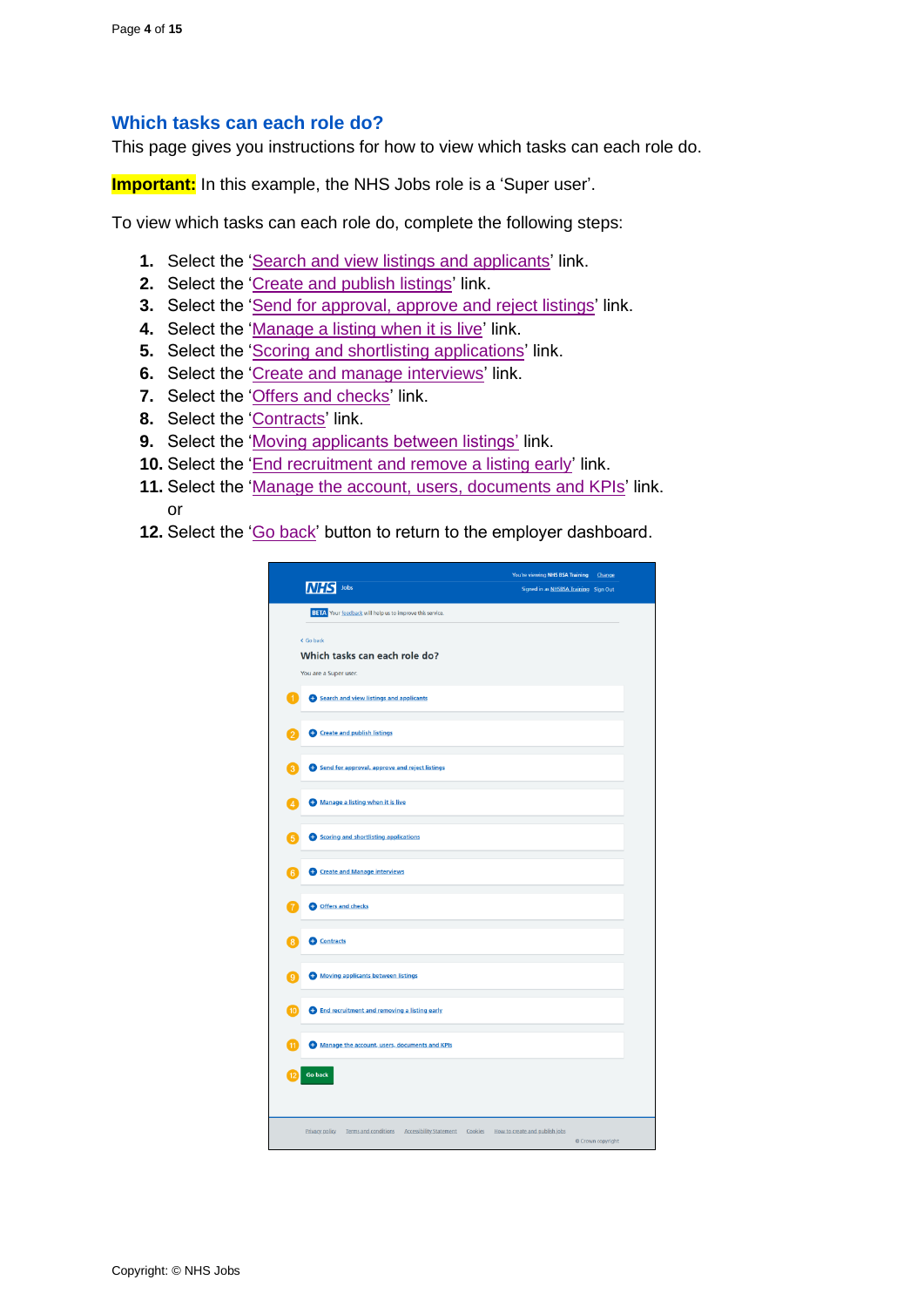# <span id="page-4-0"></span>**Search and view listings and applicants**

This page shows which user with this role can search and view listings and applicants.

| <b>Search and view listings and applicants</b>                                                                                      |               |                     |                                  |                           |  |  |  |  |
|-------------------------------------------------------------------------------------------------------------------------------------|---------------|---------------------|----------------------------------|---------------------------|--|--|--|--|
| Any user with this role will be able to do the task.                                                                                |               |                     |                                  |                           |  |  |  |  |
| $\odot$ Only the user who is the recruiting manager for that listing.                                                               |               |                     |                                  |                           |  |  |  |  |
| $*$ A recruiting manager assigned to a stage e.g. Shortlisting or Interviews will only be able to see the listing at<br>that stage. |               |                     |                                  |                           |  |  |  |  |
|                                                                                                                                     | Super user    | <b>Team manager</b> | <b>Recruitment administrator</b> | <b>Recruiting manager</b> |  |  |  |  |
| Search for a listing                                                                                                                | $\bm{\omega}$ | $\checkmark$        | ∞                                | ∞                         |  |  |  |  |
| Search for an applicant                                                                                                             | $\bullet$     | Ø                   | ⊘                                |                           |  |  |  |  |
| View a job listing                                                                                                                  |               | $\bullet$           | ◎                                | ⊗∗                        |  |  |  |  |
|                                                                                                                                     |               |                     |                                  |                           |  |  |  |  |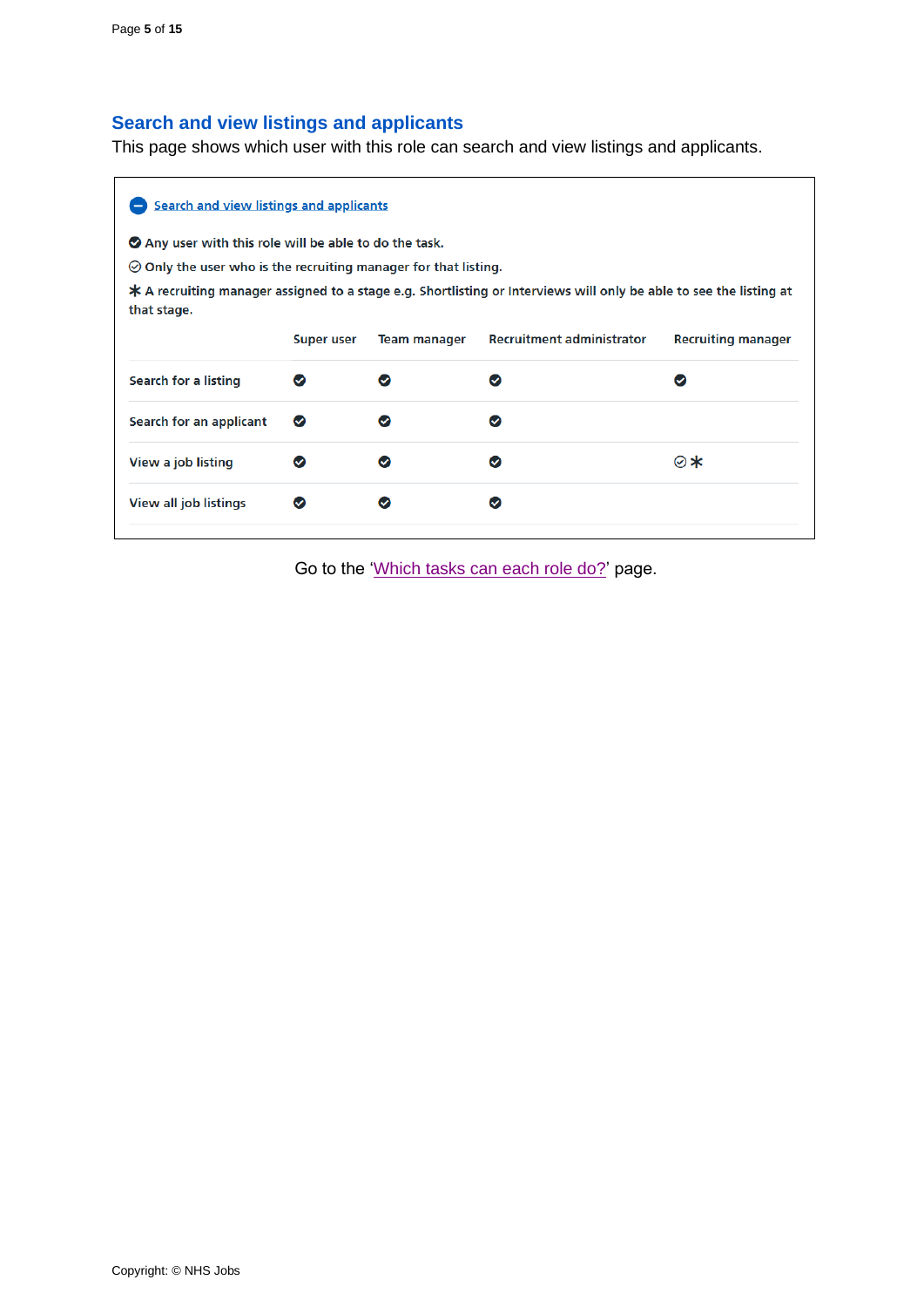# <span id="page-5-0"></span>**Create and publish listings**

This page shows which user with this role can create and publish listings.

| ◆ Any user with this role will be able to do the task. |            |              |                           |                           |
|--------------------------------------------------------|------------|--------------|---------------------------|---------------------------|
|                                                        | Super user | Team manager | Recruitment administrator | <b>Recruiting manager</b> |
| Create a job listing                                   |            |              | ω                         | ☑                         |
| Reuse a job listing                                    | Ø          |              |                           | ω                         |
| Mark a listing as ready to<br>publish                  |            |              |                           | Ø                         |
| Publish a job listing                                  |            |              |                           |                           |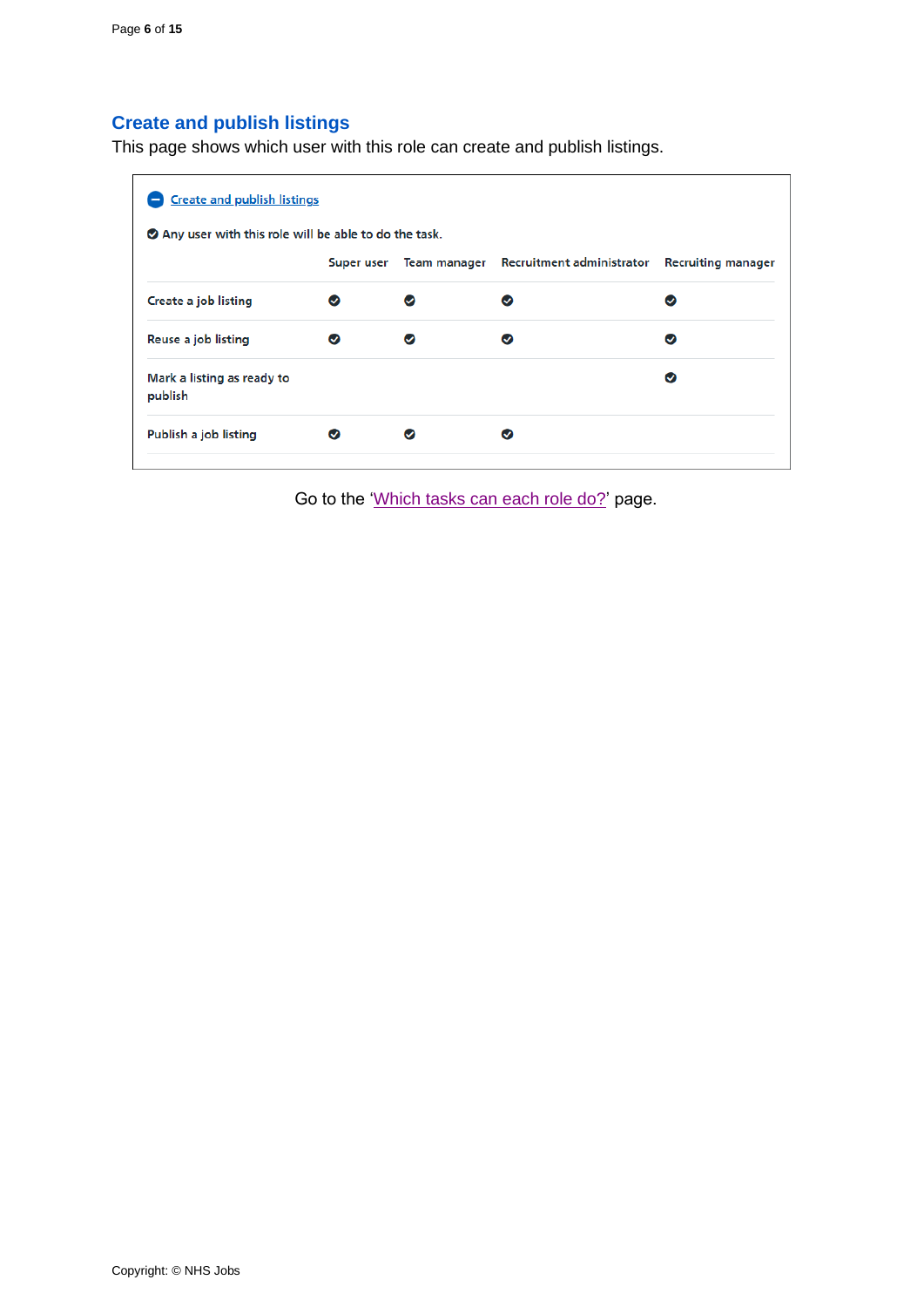# <span id="page-6-0"></span>**Send for approval, approve, and reject listings**

This page shows which user with this role can send for approval, approve, and reject listings.

| Send for approval, approve and reject listings                                                                                                                                           |            |              |                           |                           |  |  |
|------------------------------------------------------------------------------------------------------------------------------------------------------------------------------------------|------------|--------------|---------------------------|---------------------------|--|--|
| ◆ Any user with this role will be able to do the task.<br>$\odot$ Only the user who is the Recruiting manager for that listing.<br>So Only the users who are approvers for that listing. |            |              |                           |                           |  |  |
|                                                                                                                                                                                          | Super user | Team manager | Recruitment administrator | <b>Recruiting manager</b> |  |  |
| Send a job listing for<br>approval                                                                                                                                                       | ∞          | ∞            | ⊘                         | $\bullet$                 |  |  |
| Approve, reapprove or reject<br>a job listing                                                                                                                                            | <u>ду</u>  | ∾            | ⊷                         | ∗                         |  |  |
| Edit a listing rejected by<br>approvers                                                                                                                                                  | ∞          | ∞            | ⊘                         | ⊘                         |  |  |
| Send an edited listing for<br>reapproval                                                                                                                                                 | $\bullet$  | ✅            | ✅                         | ⊘                         |  |  |
| Withdraw a listing rejected<br>by approvers                                                                                                                                              | Ø          | ◎            | $\bullet$                 | ⊘                         |  |  |
| Change an approver                                                                                                                                                                       | $\bullet$  | ◙            | $\bullet$                 | ⊘                         |  |  |
| Publish a job listing                                                                                                                                                                    |            | ☑            | ∞                         |                           |  |  |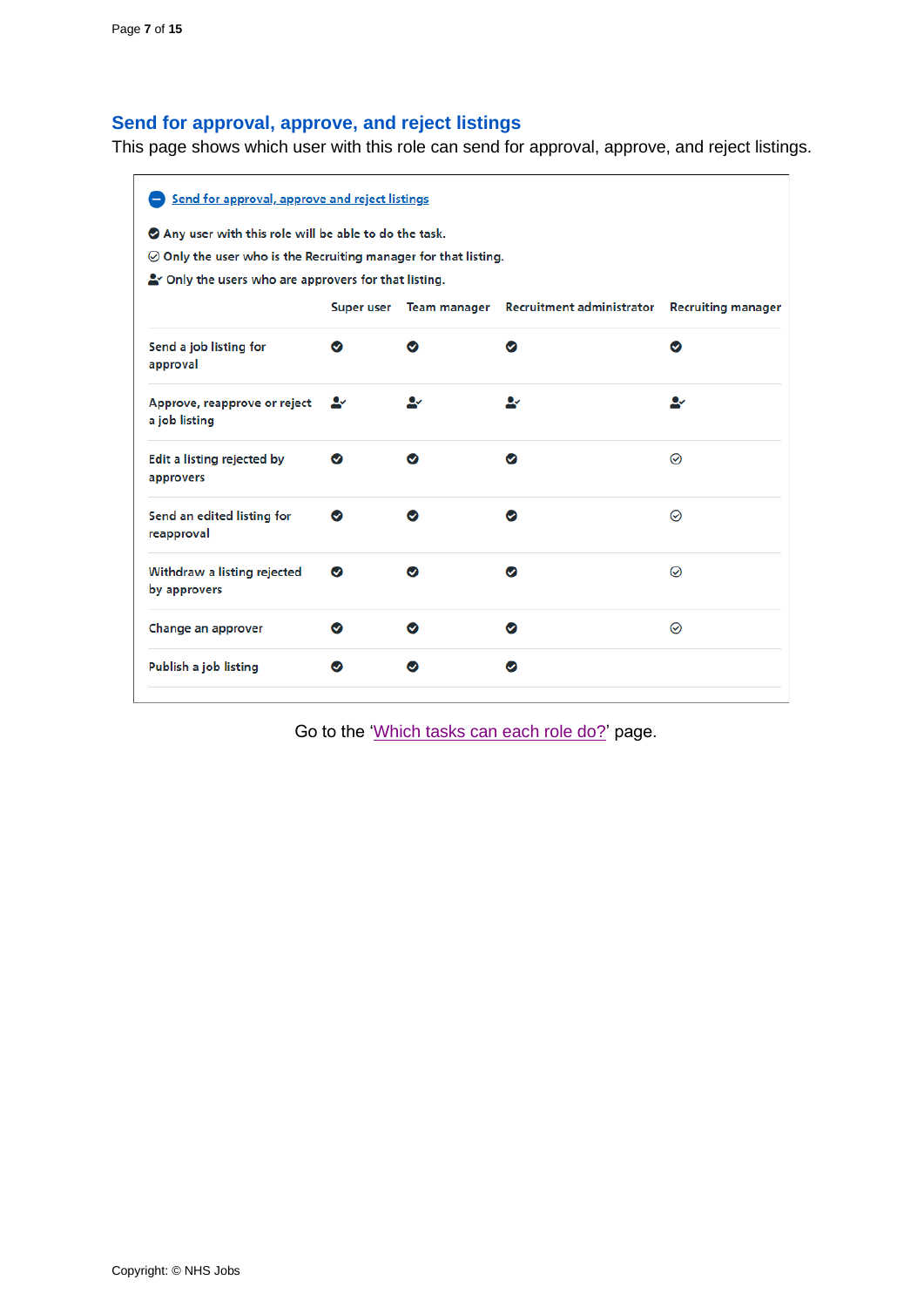# <span id="page-7-0"></span>**Manage a listing when it is live**

This page shows which user with this role can manage a listing when it is live.

| Manage a listing when it is live                                                     |   |  |                                                   |                           |  |  |
|--------------------------------------------------------------------------------------|---|--|---------------------------------------------------|---------------------------|--|--|
| ◆ Any user with this role will be able to do the task.                               |   |  |                                                   |                           |  |  |
| <b>2</b> Only the users who are the shortlist lead or on the panel for that listing. |   |  |                                                   |                           |  |  |
|                                                                                      |   |  | Super user Team manager Recruitment administrator | <b>Recruiting manager</b> |  |  |
| Change a published listing                                                           | Ø |  |                                                   |                           |  |  |
| View and score applications<br>when the listing is live                              |   |  |                                                   |                           |  |  |
| Close a listing early                                                                |   |  |                                                   |                           |  |  |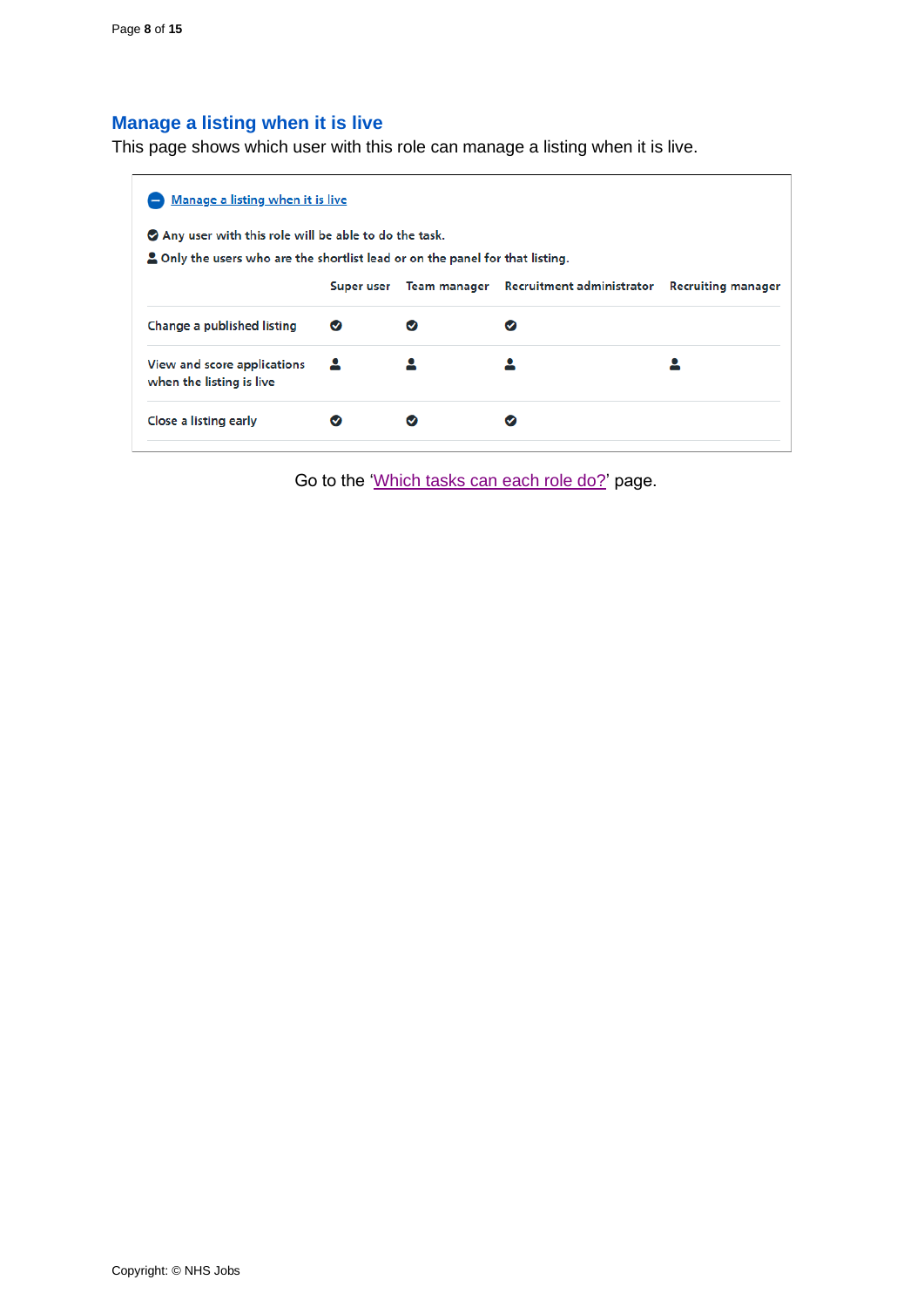# <span id="page-8-0"></span>**Scoring and shortlisting applications**

This page shows which user with this role can score and shortlist applications.

<span id="page-8-1"></span>

| Scoring and shortlisting applications                                                                                         |                   |                     |                                  |                           |
|-------------------------------------------------------------------------------------------------------------------------------|-------------------|---------------------|----------------------------------|---------------------------|
| Any user with this role will be able to do the task.<br>$\odot$ Only the user who is the Recruiting manager for that listing. |                   |                     |                                  |                           |
| A Only the users who are the shortlist lead or on the panel for that listing.                                                 |                   |                     |                                  |                           |
| $\triangle$ Only the user who is the shortlist lead for that listing.                                                         |                   |                     |                                  |                           |
|                                                                                                                               | <b>Super user</b> | <b>Team manager</b> | <b>Recruitment administrator</b> | <b>Recruiting manager</b> |
| View applicant details prior<br>to shortlisting                                                                               | ◙                 |                     |                                  |                           |
| <b>View and score applications</b>                                                                                            | д                 | 2                   | 2                                | д                         |
| Change the shortlisting lead                                                                                                  | ✅                 | ◙                   | ◙                                | $\odot$                   |
| Add a user to the shortlisting<br>panel                                                                                       | $\bullet$         | $\bullet$           | ◙                                | ⊘                         |
| <b>See Disability Confident</b><br>scheme applicants                                                                          | ള                 | ള                   | ള                                | ള                         |
| <b>See Guaranteed Interview</b><br>scheme applicants                                                                          | ള                 | ള                   | ള                                | ള                         |
| See at risk applicants                                                                                                        | ള                 | ള                   | ള                                | ള                         |
| Choose a shortlist to invite to<br>interview                                                                                  | ള                 | ള                   | ള                                | ള                         |
| Confirm a shortlist to invite<br>to interview                                                                                 | Զ                 | ള                   | ള                                | ള                         |
| Select if a reserve list is<br>needed and choose the<br>reserve list                                                          | $\bullet$         | ☑                   | Ø                                | ⊘                         |
| <b>Email unsuccessful applicants</b>                                                                                          | $\bullet$         | ❤                   | ◙                                | $\odot$                   |
| See applicants that have<br>declared safeguarding or<br>fitness to practise                                                   | $\bullet$         | ☑                   | ☑                                | $\odot$                   |
| <b>Download applications</b><br>including personal data                                                                       | ◙                 | ◙                   | ◙                                | $\odot$                   |
|                                                                                                                               |                   |                     |                                  |                           |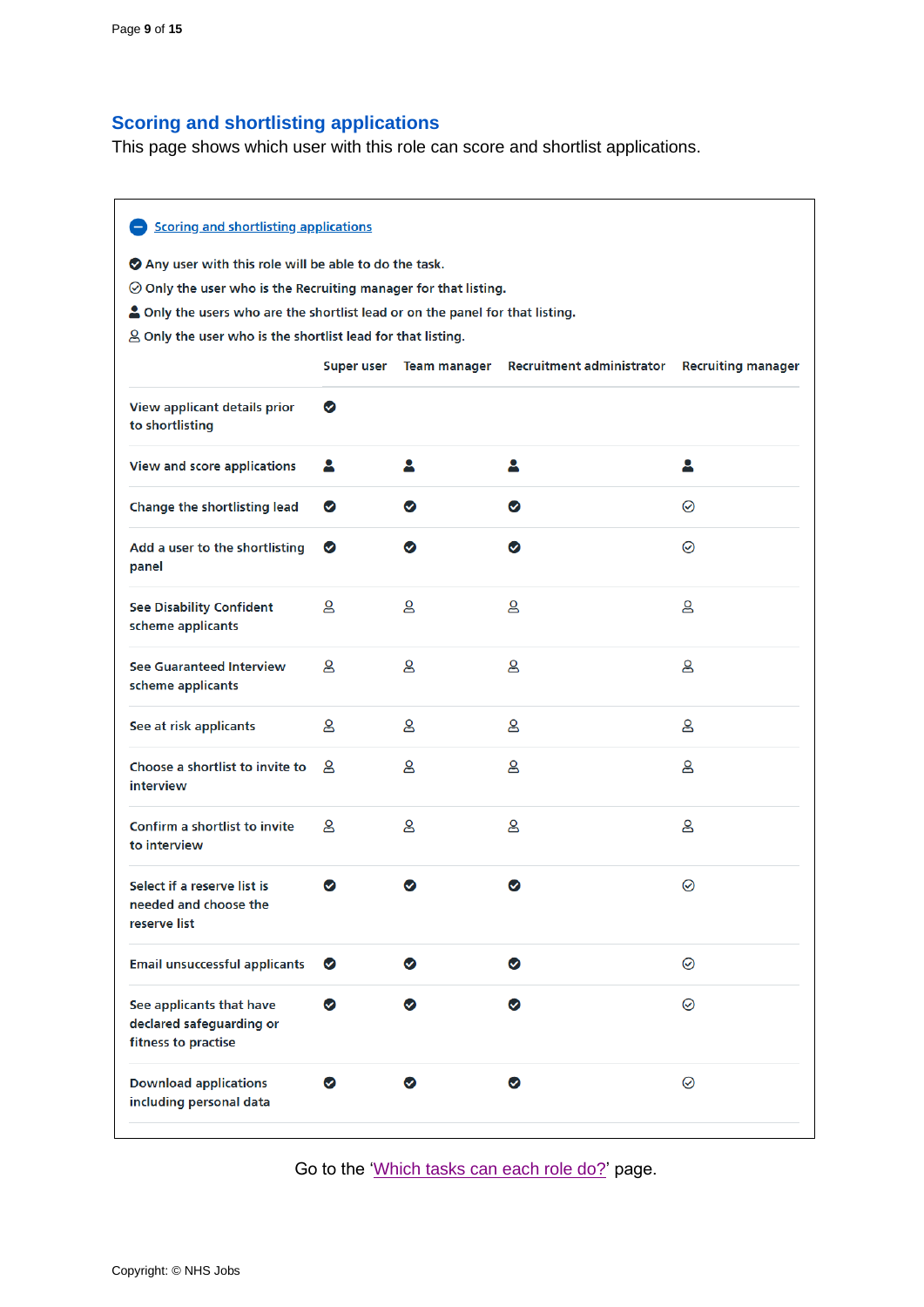# <span id="page-9-0"></span>**Create and manage interviews**

This page shows which user with this role can create and manage interviews.

| <b>Create and Manage interviews</b>                                                  |                   |                     |                                  |                                 |  |
|--------------------------------------------------------------------------------------|-------------------|---------------------|----------------------------------|---------------------------------|--|
| Any user with this role will be able to do the task.                                 |                   |                     |                                  |                                 |  |
| $\oslash$ Only the user who is the Recruiting manager for that listing.              |                   |                     |                                  |                                 |  |
| <b>O</b> Only the users who are the interview lead or on the panel for that listing. |                   |                     |                                  |                                 |  |
| <b>@ Only the user who is the interview lead for that listing.</b>                   |                   |                     |                                  |                                 |  |
|                                                                                      | <b>Super user</b> | <b>Team manager</b> | <b>Recruitment administrator</b> | <b>Recruiting manager</b>       |  |
| <b>Create interviews</b>                                                             | $\bullet$         | ◙                   | ◙                                | ⊙                               |  |
| Invite shortlist to interview                                                        | ◙                 | ◙                   | ◉                                | ⊘                               |  |
| <b>View interviews</b>                                                               | $\bullet$         | ◉                   | $\bullet$                        | $\boldsymbol{\odot} \mathbf{O}$ |  |
| <b>Manage interviews</b>                                                             | $\bullet$         | $\bullet$           | $\bullet$                        | 00                              |  |
| Lock interview schedule early                                                        | $\bullet$         |                     |                                  |                                 |  |
| <b>Download applications</b>                                                         | ◙                 | $\bullet$           | ◎                                | $\boldsymbol{\odot}$            |  |
| Change interview lead or<br>panel                                                    | $\bullet$         | @                   | @                                | 00                              |  |
| <b>Add interview feedback</b>                                                        | @                 | @                   | @                                | @                               |  |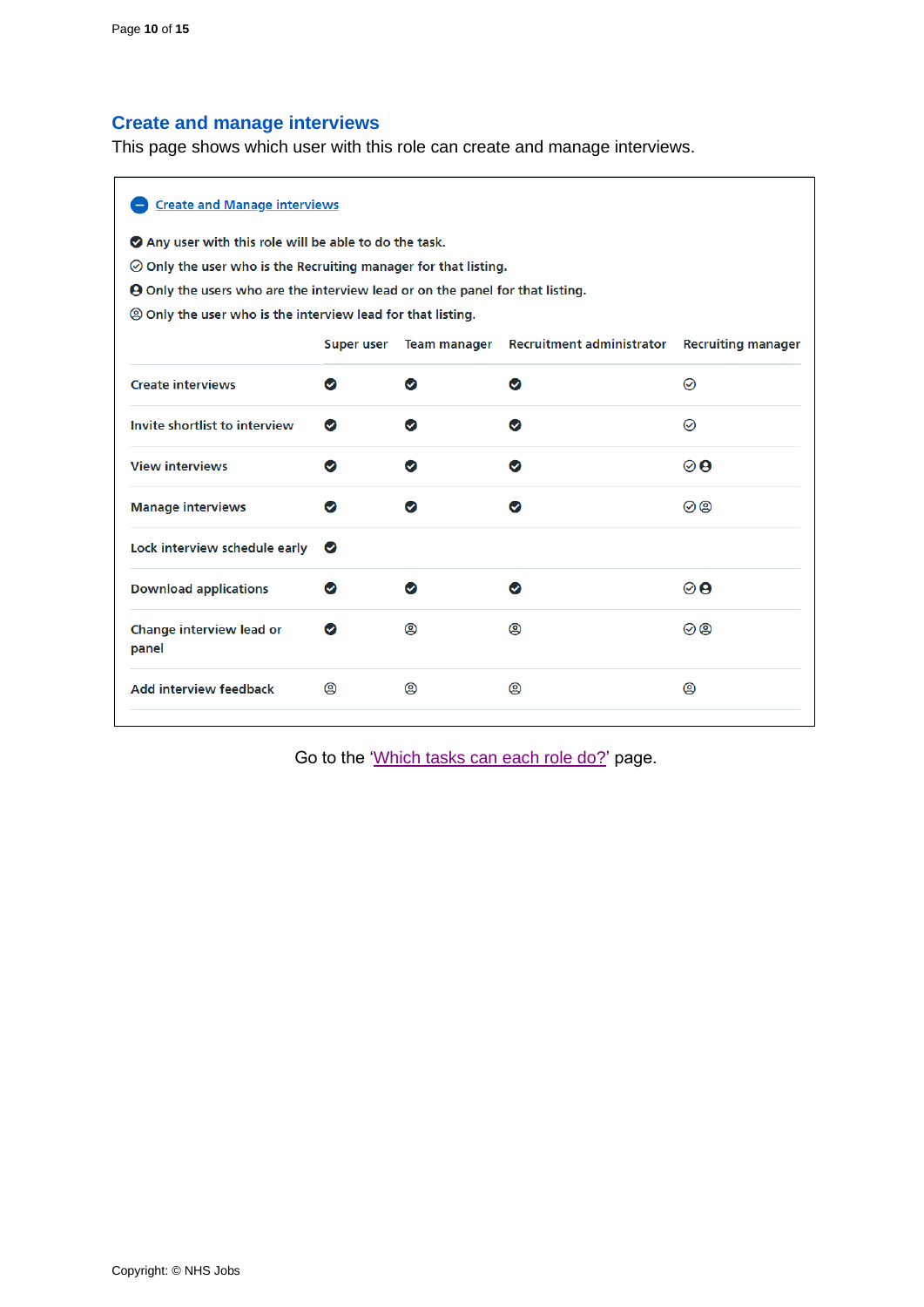#### <span id="page-10-0"></span>**Offers and checks**

This page shows which user with this role can make job offers and complete preemployment checks.

| <b>Offers and checks</b>                                                                                                          |           |   |                                                                      |   |  |
|-----------------------------------------------------------------------------------------------------------------------------------|-----------|---|----------------------------------------------------------------------|---|--|
| ◆ Any user with this role will be able to do the task.<br>$\oslash$ Only the user who is the Recruiting manager for that listing. |           |   |                                                                      |   |  |
|                                                                                                                                   |           |   | Super user Team manager Recruitment administrator Recruiting manager |   |  |
| <b>Create offers</b>                                                                                                              | Ω         |   |                                                                      | の |  |
| <b>View offers</b>                                                                                                                | ω         | ω |                                                                      | ⊘ |  |
| <b>Send offers</b>                                                                                                                | Ω         | ω | ω                                                                    |   |  |
| Reject offer on behalf of a<br>candidate                                                                                          | Ω         |   |                                                                      | の |  |
| Manage pre-employment<br>checks                                                                                                   | Ø         |   |                                                                      |   |  |
| View pre-employment checks                                                                                                        | $\bullet$ |   |                                                                      | ⊘ |  |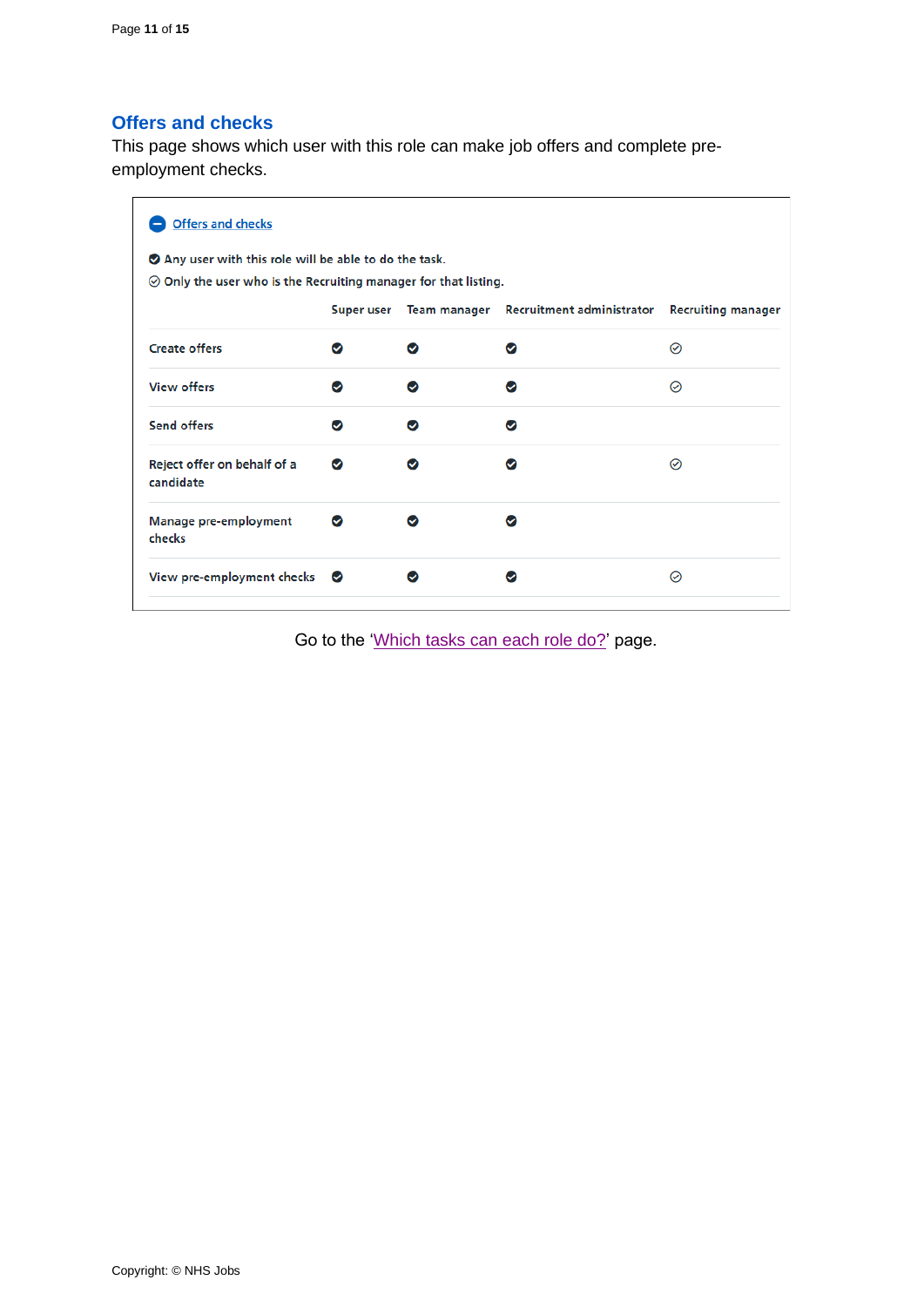#### <span id="page-11-0"></span>**Contracts**

This page shows which user with this role can manage contracts.

| <b>Contracts</b>                                                      |            |                                                           |          |
|-----------------------------------------------------------------------|------------|-----------------------------------------------------------|----------|
| ● Any user with this role will be able to do the task.                |            |                                                           |          |
| $\odot$ Only the user who is the Recruiting manager for that listing. |            |                                                           |          |
|                                                                       | Super user | Team manager Recruitment administrator Recruiting manager |          |
| Create, send and change<br>contracts                                  | Ø          | Ø                                                         |          |
| <b>View contracts</b>                                                 |            |                                                           | $\omega$ |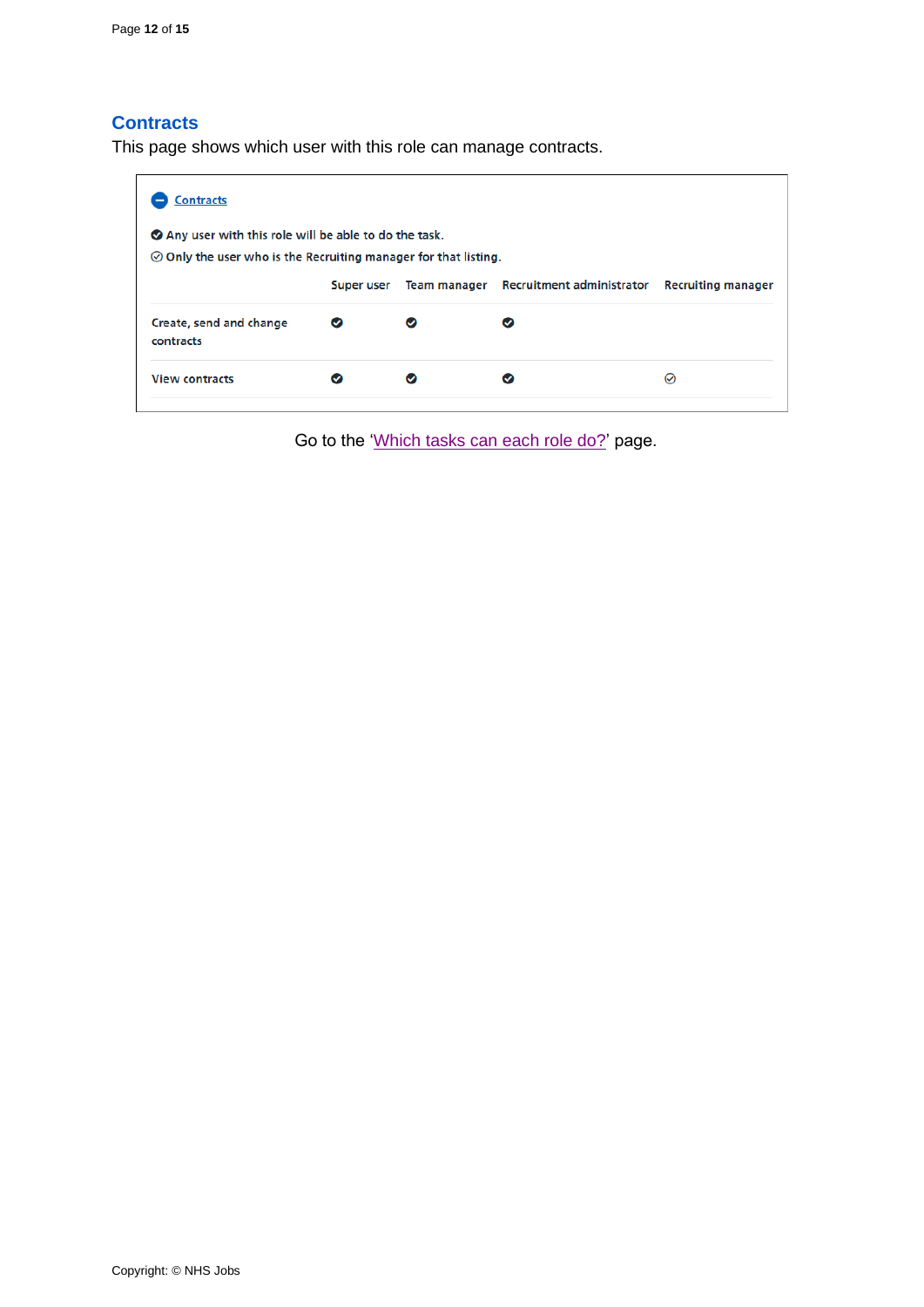# <span id="page-12-0"></span>**Moving applicants between listings**

This page shows which user with this role can move applicants between listings.

<span id="page-12-1"></span>

| <b>Moving applicants between listings</b>                                                                                     |                                                                                                    |  |  |  |  |  |
|-------------------------------------------------------------------------------------------------------------------------------|----------------------------------------------------------------------------------------------------|--|--|--|--|--|
| Any user with this role will be able to do the task.<br>$\odot$ Only the user who is the Recruiting manager for that listing. |                                                                                                    |  |  |  |  |  |
|                                                                                                                               | <b>Recruitment administrator</b><br><b>Recruiting manager</b><br><b>Team manager</b><br>Super user |  |  |  |  |  |
| Set up rolling recruitment                                                                                                    | $\bullet$                                                                                          |  |  |  |  |  |
|                                                                                                                               |                                                                                                    |  |  |  |  |  |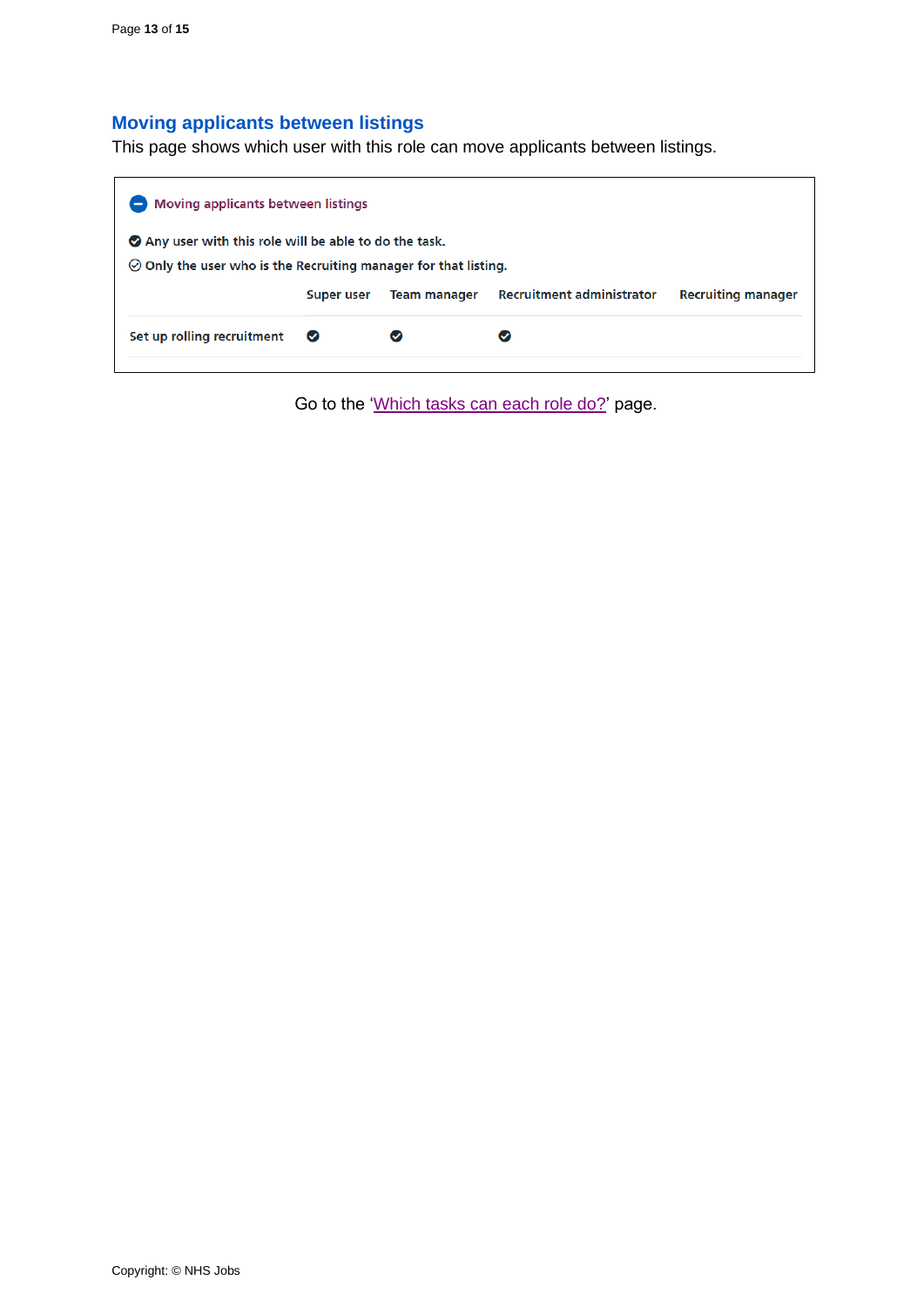#### <span id="page-13-0"></span>**End recruitment and remove a listing early**

This page shows which user with this role can end recruitment and remove a listing early.

| ◆ Any user with this role will be able to do the task.                |            |                     |                                  |                           |  |  |  |  |
|-----------------------------------------------------------------------|------------|---------------------|----------------------------------|---------------------------|--|--|--|--|
| $\odot$ Only the user who is the Recruiting manager for that listing. |            |                     |                                  |                           |  |  |  |  |
|                                                                       | Super user | <b>Team manager</b> | <b>Recruitment administrator</b> | <b>Recruiting manager</b> |  |  |  |  |
| <b>End recruitment</b>                                                | $\bullet$  |                     |                                  |                           |  |  |  |  |
| Remove a job listing                                                  | Ø          |                     |                                  | $\omega$                  |  |  |  |  |